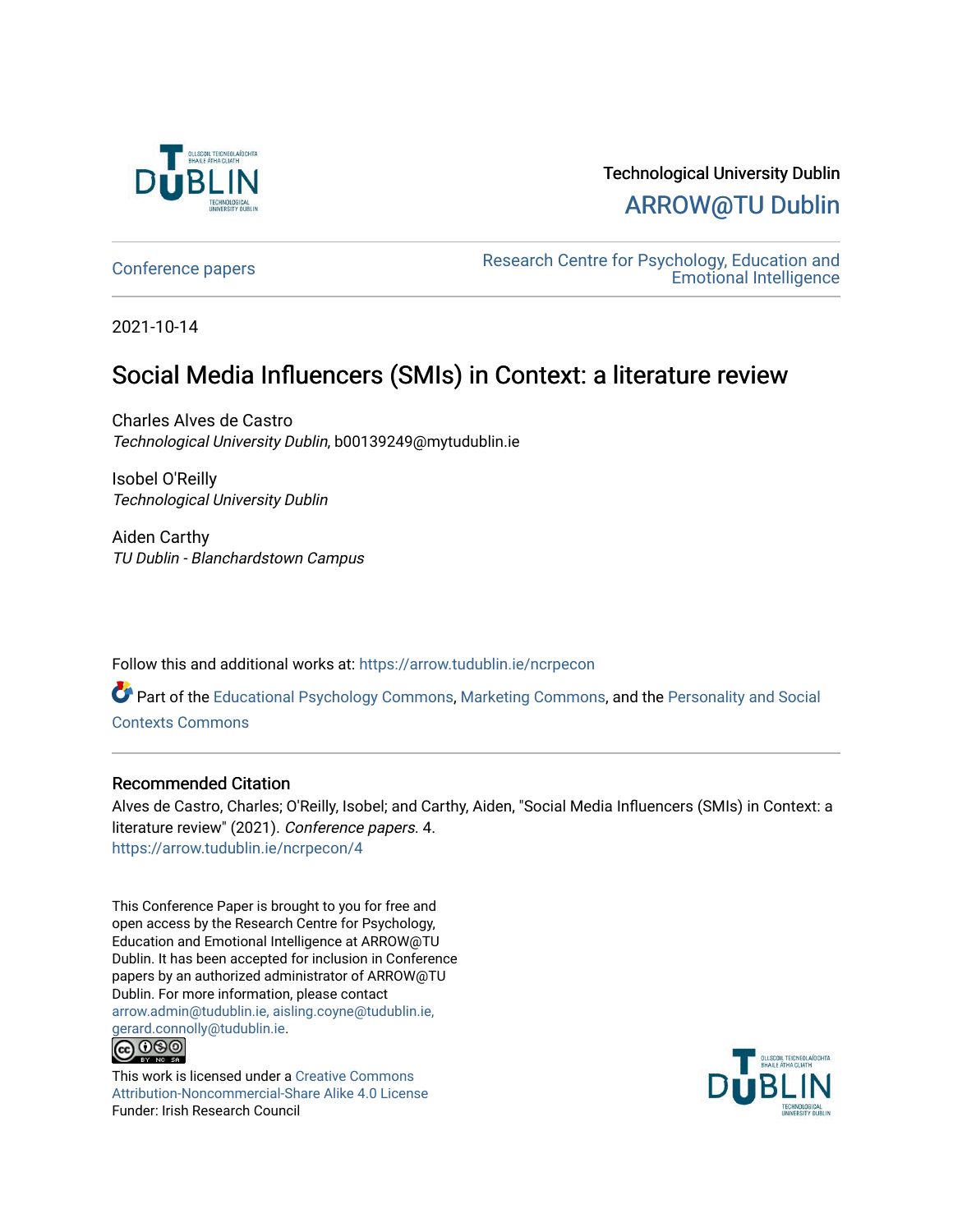

# Società Italiana **Marketing**

Trasformazione digitale dei mercati: il Marketing nella creazione di valore per le imprese e la società

> **XVIII^ SIM Conference Ancona, 14-15 ottobre 2021**

PROCEENS  $\Omega$ 

**ISBN 978-88-943918-6-2**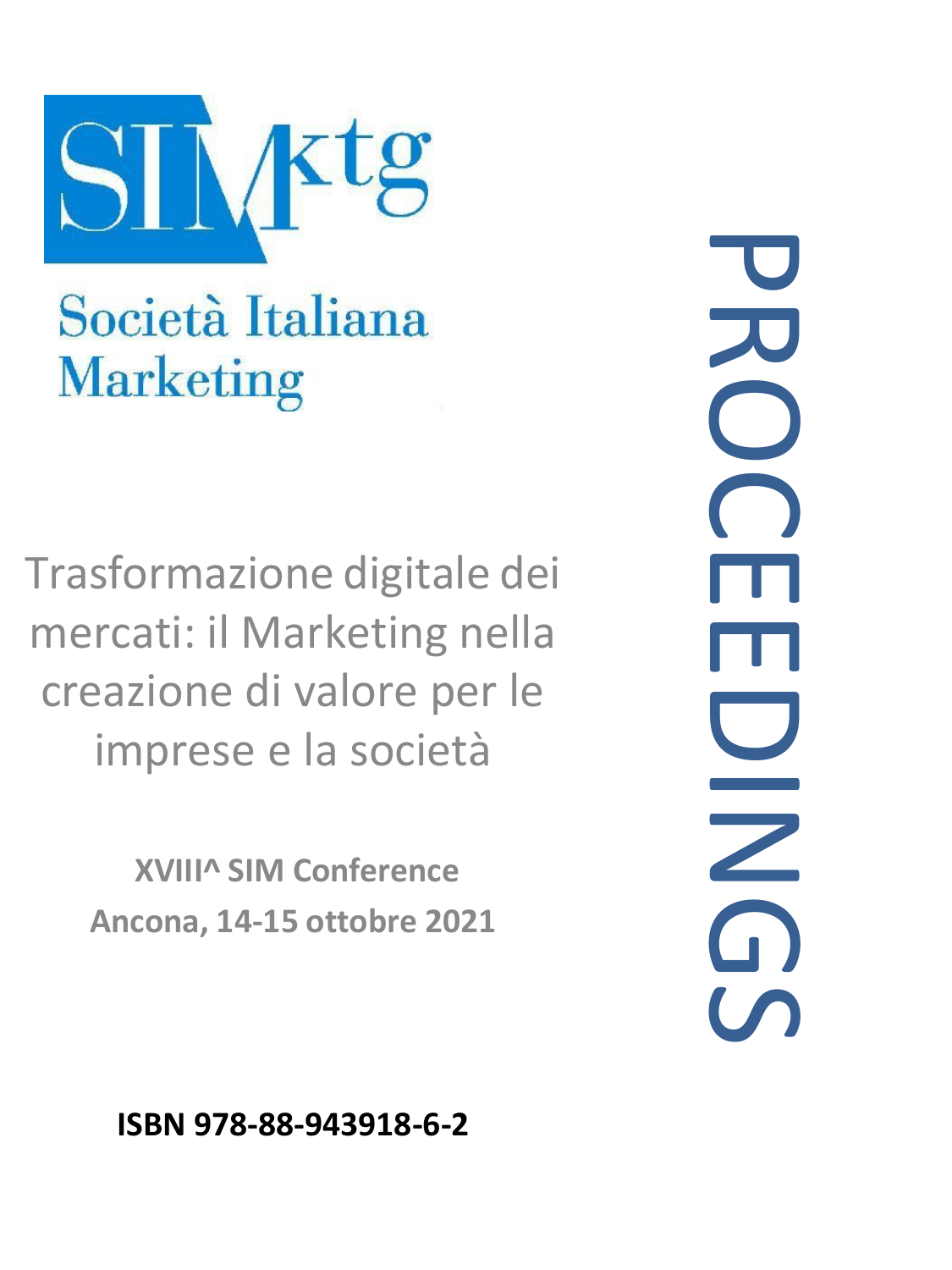#### **Social Media Influencers (SMIs) in Context: a literature review**

**Abstract:** This review focused on three main areas, "Social Media Influencers (SMIs) in Context, The Impact of SMIs on Adolescents, and Consumer Behaviour in a Digital Era – Generation Z in Perspective." This article aims to further the overall understanding of SMIs and outlines the impact of SMIs on adolescents' lives. Thus, the main objective of this literature review is to raise awareness within the marketing field about the influence of social media influencers on adolescents and how brands promote their products and content through social media influencers. The review comprised a deep search using electronic journal databases and secondary data from reports, surveys, and empirical research. The main findings from this review are insights about who social media influencers are, how to recognise them, how they impact adolescents' lives, how brands and SMIs are partnering.

**Keywords:** Social Media; Influencers; Adolescents; Digital Environment.

Authors: Charles Alves de Castro<sup>1</sup>, Dr Isobel O'Reilly<sup>2</sup>, Dr Aiden Carthy<sup>3</sup>

<sup>1</sup> PhD. Student in the Technological University Dublin, Blanchardstown Campus, School of Business. Research Student in the Research Centre for Psychology, Education and Emotional Intelligence – PEEI. Master's in Marketing from the University of Bari Aldo Moro, Italy. Email: [B00139249@mytudublin.ie.](mailto:B00139249@mytudublin.ie)

<sup>2</sup> Marketing Lecturer in the Technological University Dublin, Blanchardstown Campus, School of Business. Research Coordinator in the Research Centre for Psychology, Education and Emotional Intelligence – PEEI. Email: [Isobel.OReilly@tudublin.ie.](mailto:Isobel.OReilly@tudublin.ie)

<sup>3</sup> Director of the Research Centre for Psychology, Education and Emotional Intelligence – PEEI, Technological University Dublin, Blanchardstown Campus. Email: [Aiden.Carthy@tudublin.ie.](mailto:Aiden.Carthy@tudublin.ie)

**Note:** The research conducted in this paper was funded by the Irish Research Council under award number GOIPG/2021/360.

Access the papers through[: http://www.simktg.it/sp/sim-conference-2021.3sp](http://www.simktg.it/sp/sim-conference-2021.3sp) ISBN: 978-88-943918-6-2